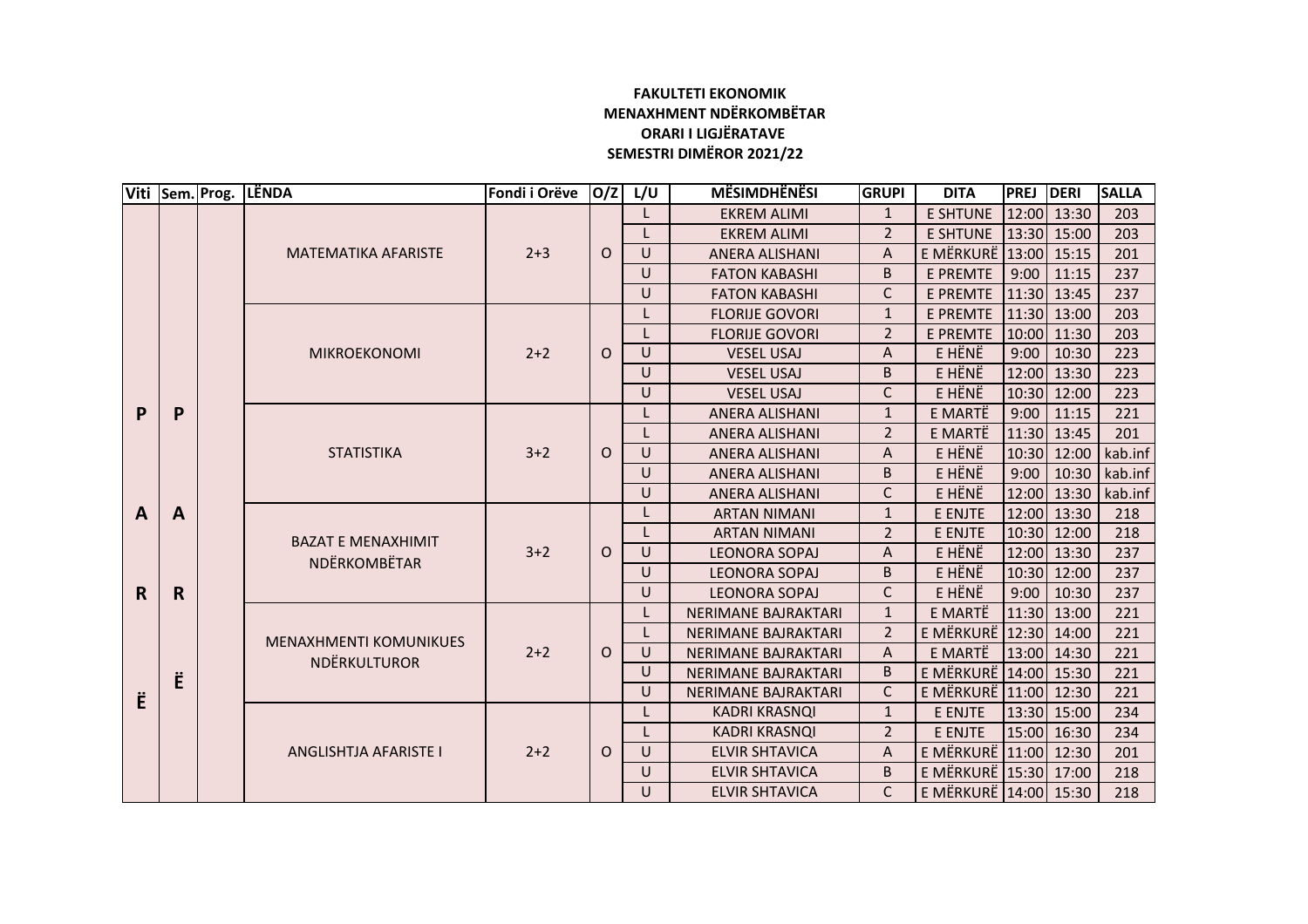|   | Viti Sem. Prog. |           | LËNDA                                                                                                                                                              | Fondi i Orëve  | O/Z          | L/U    | <b>MËSIMDHËNËSI</b>        | <b>GRUPI</b>            | <b>DITA</b>      | <b>PREJ</b> | DERI          | <b>SALLA</b>  |
|---|-----------------|-----------|--------------------------------------------------------------------------------------------------------------------------------------------------------------------|----------------|--------------|--------|----------------------------|-------------------------|------------------|-------------|---------------|---------------|
| D |                 |           | MENAXHIMI I OPERACIONEVE                                                                                                                                           | $3 + 2$        |              |        | <b>DRITA KRASNIQI</b>      | $\mathbf{1}$            | E MARTË          | 9:00        | 11:15         | 218           |
|   |                 |           |                                                                                                                                                                    |                |              |        | <b>DRITA KRASNIQI</b>      | $\overline{2}$          | E MARTË          | 11:30       | 13:45         | 218           |
|   |                 |           |                                                                                                                                                                    |                | $\circ$      | U      | <b>DAFINA ABDULLAHU</b>    | A                       | E ENJTE          | 9:00        | 10:30         | 239           |
|   |                 |           |                                                                                                                                                                    |                |              | U      | <b>DAFINA ABDULLAHU</b>    | B                       | E ENJTE          | 10:30       | 12:00         | 239           |
|   | T               |           |                                                                                                                                                                    |                |              | U      | <b>DAFINA ABDULLAHU</b>    | $\mathsf{C}$            | E ENJTE          | 12:00       | 13:30         | 239           |
|   |                 |           | <b>MENAXHIMI I PROJEKTEVE</b>                                                                                                                                      | $2 + 2$        | $\circ$      |        | <b>NERIMANE BAJRAKTARI</b> | $\mathbf{1}$            | E HËNË           | 11:00       | 12:30         | 218           |
|   |                 |           |                                                                                                                                                                    |                |              |        | <b>NERIMANE BAJRAKTARI</b> | $\overline{2}$          | E HËNË           | 13:00       | 14:30         | 218           |
|   |                 | <b>MN</b> |                                                                                                                                                                    |                |              | $\cup$ | <b>LEONORA SOPAJ</b>       | A                       | E MËRKURË        | 9:00        | 10:30         | 237           |
|   |                 |           |                                                                                                                                                                    |                |              | U      | <b>LEONORA SOPAJ</b>       | B                       | <b>E MËRKURË</b> | 10:30       | 12:00         | 237           |
|   | R.              |           |                                                                                                                                                                    |                |              | U      | <b>LEONORA SOPAJ</b>       | $\mathsf{C}$            | E MËRKURË        | 12:00       | 13:30         | 237           |
| Y |                 |           | <b>INFORMATIKA NË BIZNES</b><br>ANGLISHTJA AFARISTE II<br><b>KËRKIMET E TREGUT</b><br><b>MENAXHIMI I POTENCIALEVE</b><br><b>TURISTIKE</b><br>ZHVILLIMI NË KARRIERË |                |              |        | <b>BEHIJE IBRAHIMI</b>     | E MARTË<br>$\mathbf{1}$ | 11:30            |             | 13:00 kab.inf |               |
|   |                 |           |                                                                                                                                                                    | $2+2$<br>$2+2$ |              |        | <b>BEHIJE IBRAHIMI</b>     | $\overline{2}$          | E MARTË          | 10:00       |               | 11:30 kab.inf |
|   | E<br>T          |           |                                                                                                                                                                    |                | $\circ$      | $\cup$ | <b>ANITA DINA</b>          | A                       | E ENJTE          | 10:30       | 12:00         | 237           |
|   |                 |           |                                                                                                                                                                    |                |              | U      | <b>ANITA DINA</b>          | B                       | E ENJTE          | 12:00       | 13:30         | 237           |
|   |                 |           |                                                                                                                                                                    |                |              | U      | <b>ANITA DINA</b>          | C                       | E ENJTE          | 13:30       | 15:00         | 237           |
| T |                 |           |                                                                                                                                                                    |                |              |        | <b>FATMIR RAMADANI</b>     | $\mathbf{1}$            | <b>E PREMTE</b>  | 9:00        | 10:30         | 218           |
|   |                 |           |                                                                                                                                                                    |                |              |        | <b>FATMIR RAMADANI</b>     | $\overline{2}$          | <b>E PREMTE</b>  | 10:30       | 12:00         | 218           |
|   |                 |           |                                                                                                                                                                    |                | $\Omega$     | $\cup$ | <b>SENAD JUSUFI</b>        | A                       | <b>E PREMTE</b>  | 11:00       | 12:30         | 201           |
|   |                 |           |                                                                                                                                                                    |                |              | U      | <b>SENAD JUSUFI</b>        | B                       | <b>E PREMTE</b>  | 12:30       | 14:00         | 201           |
|   |                 |           |                                                                                                                                                                    |                |              | U      | <b>SENAD JUSUFI</b>        | $\mathsf{C}$            | <b>E PREMTE</b>  | 14:00       | 15:30         | 201           |
|   |                 |           |                                                                                                                                                                    |                |              |        | <b>KUSHTRIM BRAHA</b>      | E HËNË<br>$\mathbf{1}$  | 12:30            | 14:00       | amf           |               |
|   |                 |           |                                                                                                                                                                    | $2+2$<br>$2+2$ | $\circ$<br>Z |        | <b>KUSHTRIM BRAHA</b>      | $\overline{2}$          | E HÊNÊ           | 10:00       | 11:30         | amf           |
|   |                 |           |                                                                                                                                                                    |                |              | $\cup$ | <b>KUJTIM HAMELI</b>       | A                       | E HËNË           | 9:30        | 11:00         | 218           |
|   |                 |           |                                                                                                                                                                    |                |              | U      | <b>KUJTIM HAMELI</b>       | B                       | E HËNË           | 11:30       | 13:00         | 201           |
| Ë |                 |           |                                                                                                                                                                    |                |              | U      | <b>KUJTIM HAMELI</b>       | $\mathsf{C}$            | E HËNË           | 14:30       | 16:00         | 218           |
|   | Ë               |           |                                                                                                                                                                    |                |              |        | <b>VENET SHALA</b>         | $\mathbf{1}$            | E MËRKURË        | 10:30       | 12:00         | 218           |
|   |                 |           |                                                                                                                                                                    |                |              | $\cup$ | <b>VENET SHALA</b>         | A                       | E MËRKURË        | 12:00       | 13:30         | 218           |
|   |                 |           |                                                                                                                                                                    | $2 + 1$        |              |        | <b>HAMDI HOTI</b>          | $\mathbf{1}$            | E ENJTE          | 13:00       | 14:30         | 239           |
|   |                 |           |                                                                                                                                                                    |                | Z            | U      | <b>DIANA BADALLI</b>       | Α                       | E MARTË          | 13:00       | 13:45         | 239           |
|   |                 |           |                                                                                                                                                                    |                |              | $\cup$ | <b>DIANA BADALLI</b>       | <sub>B</sub>            | E MARTË          | 14:00       | 14:45         | amf           |